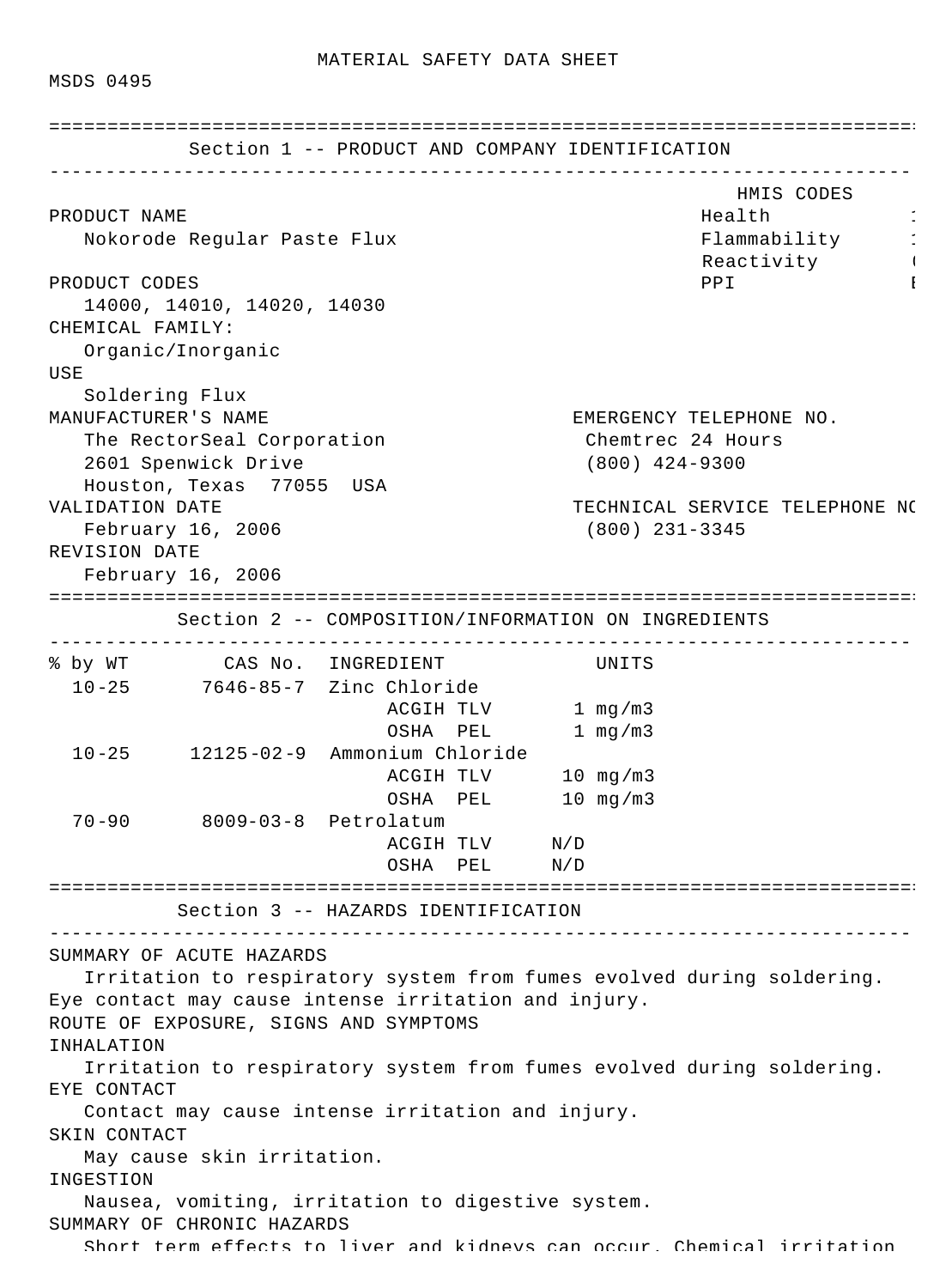Short term effects to liver and kidneys can occur. Chemical irritation from continued skin contact can occur. Continuous industrial use in small unventilated areas may result in sufficient inhalation of solder and flux fumes to cause lung damage and irritation of respiratory tract. MEDICAL CONDITIONS AGGRAVATED BY EXPOSURE

 Individuals with pre-existing or chronic diseases of the eyes, skin, respiratory system, cardiovascular system, gastrointestinal system, liver or kidneys may have increased susceptibility to excessive exposure. =============================================================================

Section 4 -- FIRST AID MEASURES

| Tf INHALED:   | If overcome by exposure, remove victim to fresh air<br>immediately. Give oxygen or artificial respiration as<br>needed. Obtain emergency medical attention. Prompt<br>action is essential. |
|---------------|--------------------------------------------------------------------------------------------------------------------------------------------------------------------------------------------|
| If on SKIN:   | Immediately wash with soap and water. Remove and wash                                                                                                                                      |
|               | any contaminated clothing.                                                                                                                                                                 |
| If in EYES:   | Flush eyes with large amounts of water for 15 minutes.<br>Get medical attention if irritation persists.                                                                                    |
|               |                                                                                                                                                                                            |
| If SWALLOWED: | If swallowed, call a physician immediately. Only induce                                                                                                                                    |
|               | vomiting at the instruction of a physician. Never give                                                                                                                                     |
|               | anything by mouth to an unconscious person.                                                                                                                                                |
|               |                                                                                                                                                                                            |

Section 5 -- FIRE FIGHTING MEASURES

| FLASH POINT              | LEL         | UEL |  |  |
|--------------------------|-------------|-----|--|--|
| $>400$ F (204 C) SETA CC | $N/D$ $N/D$ |     |  |  |
| ______________           |             |     |  |  |

EXTINGUSING MEDIA

 Foam, dry chemical, carbon dioxide or water fog. SPECIAL FIRE FIGHTING PROCEDURES: Wear self-contained full face piece breathing apparatus and other protective clothing. Hazardous decomposition products possible (see Section 10). May release ZnO and HCl fumes. UNUSUAL FIRE AND EXPLOSION HAZARDS: Heat may build up pressure and rupture closed containers.

============================================================================= Section 6 -- ACCIDENTAL RELEASE MEASURES -----------------------------------------------------------------------------

STEPS TO BE TAKEN IN CASE MATERIAL IS RELEASED OR SPILLED: Wipe up spills prevent footing hazard. Avoid flushing into sewers, drains, waterways and soil. Wear protective clothing during clean up.

============================================================================= Section 7 -- HANDLING AND STORAGE

-----------------------------------------------------------------------------

PRECAUTIONS TO BE TAKEN IN HANDLING AND STORING: Keep container closed and upright when not in use. Store flux at ambient conditions. Wash thorough after handling to remove all residue.

OTHER PRECAUTIONS: Avoid prolonged or repeated contact with skin or cloth: Empty containers may contain residues; treat as if full and observe all products precautions. Do not reuse empty containers.

=============================================================================

Section 8 -- EXPOSURE CONTROLS/PERSONAL PROTECTION

-----------------------------------------------------------------------------

RESPIRATORY PROTECTION (SPECIFY TYPE): In confined, poorly ventilated area use NIOSH/MSHA approved air purifying or supplied air respirators during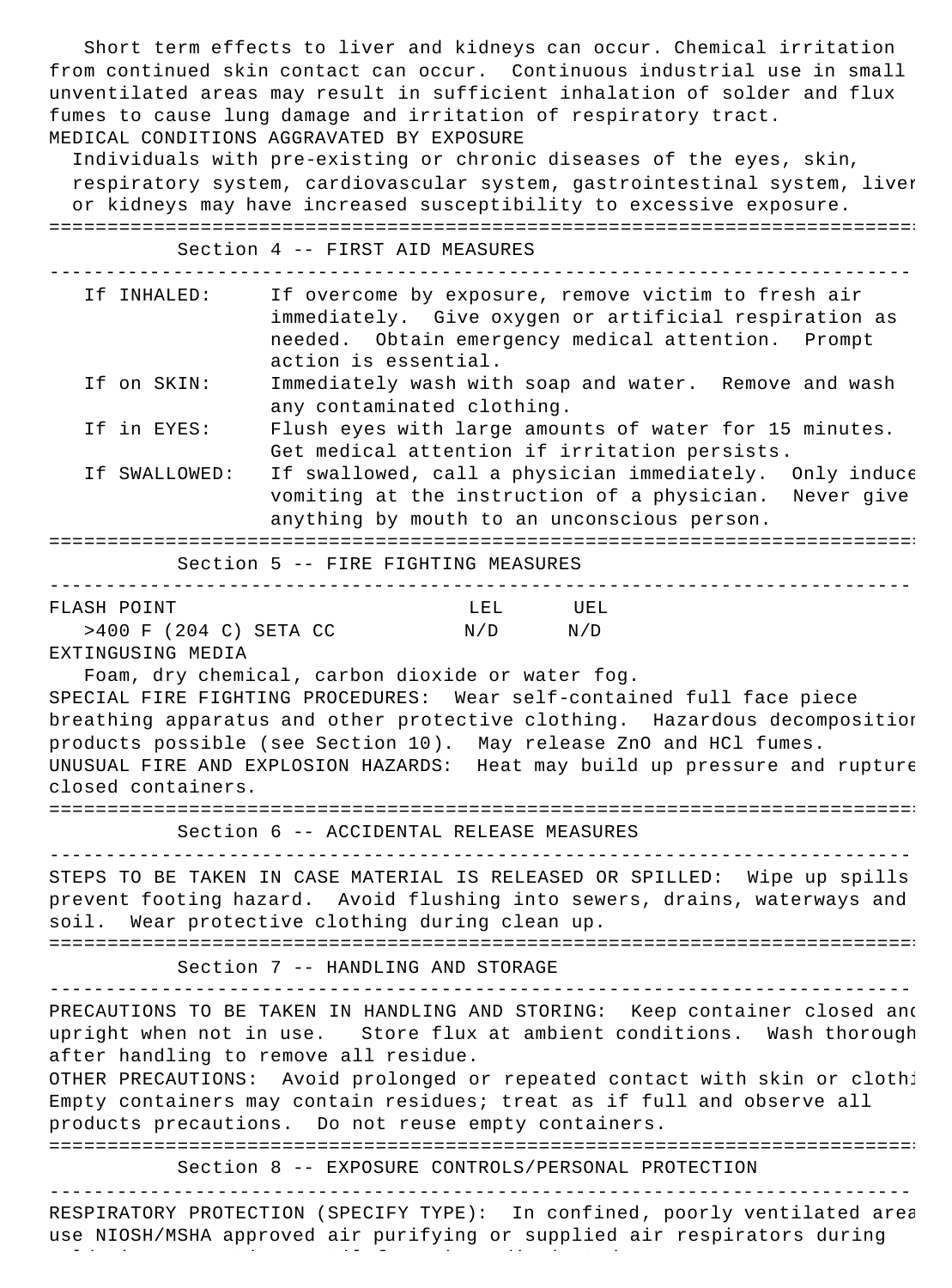```
soldering operations until fumes have dissipated.
VENTILATION - LOCAL EXHAUST: Acceptable
SPECIAL: N/A
MECHANICAL (GENERAL): Acceptable
OTHER: N/A
PROTECTIVE GLOVES: Wear rubber gloves.
EYE PROTECTION: Safety glasses (ANSI Z-87.1 or equivalent)
OTHER PROTECTIVE CLOTHING OR EQUIPMENT: Coveralls recommended.
WORK/HYGIENIC PRACTICES: Where use can result in skin contact, wash expose
   areas thoroughly before eating, drinking, smoking, or leaving work area.
   Launder contaminated clothing before reuse.
=============================================================================
           Section 9 -- PHYSICAL AND CHEMICAL PROPERTIES
-----------------------------------------------------------------------------
BOILING POINT: N/A
SPECIFIC GRAVITY (H20 = 1): 1.06
VAPOR PRESSURE (mm Hg): < 0.01 @ 68 F (20 C)
MELTING POINT: 120-150 F (52-66 C)
VAPOR DENSITY (AIR = 1): N/AEVAPORATION RATE (ETHYL ACETATE = 1): N/A
APPEARANCE/ODOR: Tan / Petroleum Odor
SOLUBILITY IN WATER: Insoluble
VOLATILE ORGANIC COMPOUNDS(VOC)Content
(Theoretical Percentage By Weight): 0% or (0 g/L)
=============================================================================
          Section 10 -- STABILITY AND REACTIVITY
 -----------------------------------------------------------------------------
STABILITY: Stable
CONDITIONS TO AVOID: None
INCOMPATIBILITY (MATERIALS TO AVOID): None known
HAZARDOUS DECOMPOSITION PRODUCTS: Toxic fumes of zinc, chlorine, and HCL n
be evolved during soldering.
HAZARDOUS POLYMERIZATION: Will not occur.
=============================================================================
          Section 11 -- TOXICOLOGY INFORMATION
-----------------------------------------------------------------------------
CHRONIC HEALTH HAZARDS
   No ingredient in this product is an IARC, NTP or OSHA listed carcinogen.
-----------------------------------------------------------------------------
TOXICOLOGY DATA
Ingredient Name
-----------------------------------------------------------------------------
    Zinc Chloride 
                  Oral-Rat LD50:350 mg/kg
                  Inhalation-Rat LCLo:1960 mg/m3/10M
   Ammonium Chloride 
                  Oral-Rat LD50:1650 mg/kg
                  Inhalation-Rat LC50:N/D
   Petrolatum 
                  Oral-Rat LD50:N/D
                  Inhalation-Rat LC50:N/D
=============================================================================
           Section 12 -- Ecological Information
```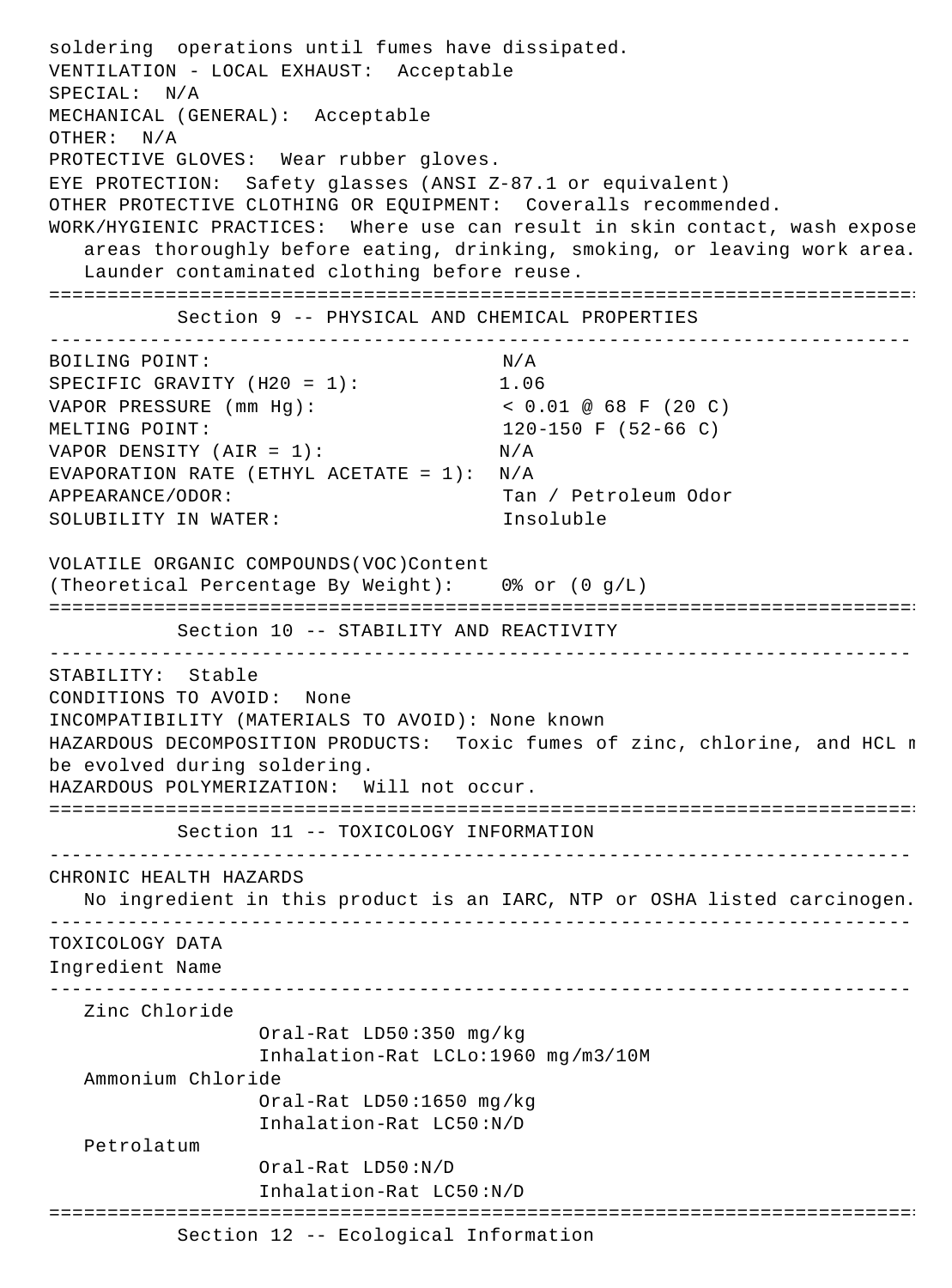| ECOLOGICAL DATA<br>Ingredient Name |                                          |                                                                                                                                                                                                                                  |                                |
|------------------------------------|------------------------------------------|----------------------------------------------------------------------------------------------------------------------------------------------------------------------------------------------------------------------------------|--------------------------------|
| Zinc Chloride                      |                                          |                                                                                                                                                                                                                                  |                                |
|                                    |                                          | Food Chain Concentration Potential                                                                                                                                                                                               | None                           |
|                                    | WATERFOWL TOXICITY                       |                                                                                                                                                                                                                                  | N/A                            |
|                                    | <b>BOD</b>                               |                                                                                                                                                                                                                                  | None                           |
|                                    |                                          | AQUATIC TOXICITY: 7.2 ppm/96 hr/medium bluegill/TLm                                                                                                                                                                              |                                |
| Ammonium Chloride                  |                                          |                                                                                                                                                                                                                                  |                                |
|                                    |                                          | Food Chain Concentration Potential                                                                                                                                                                                               | None                           |
|                                    | WATERFOWL TOXICITY                       |                                                                                                                                                                                                                                  | N/A                            |
|                                    | <b>BOD</b>                               |                                                                                                                                                                                                                                  | N/A                            |
|                                    |                                          | AQUATIC TOXICITY: 6 ppm/96 hr/sunfish TLm                                                                                                                                                                                        |                                |
| Petrolatum                         |                                          |                                                                                                                                                                                                                                  |                                |
|                                    |                                          | Food Chain Concentration Potential                                                                                                                                                                                               | N/D                            |
|                                    | WATERFOWL TOXICITY                       |                                                                                                                                                                                                                                  | N/D                            |
|                                    | <b>BOD</b>                               |                                                                                                                                                                                                                                  | N/D                            |
|                                    | AQUATIC TOXICITY:                        |                                                                                                                                                                                                                                  | N/D                            |
|                                    |                                          |                                                                                                                                                                                                                                  |                                |
|                                    | Section 13 -- DISPOSAL CONSIDERATIONS    |                                                                                                                                                                                                                                  | ______________________________ |
|                                    | Disposal Method: Approved landfill       | Waste from this product is not considered hazardous as defined under the<br>Resource Conservation and Recovery Act (RCRA) 40 CFR 261. Dispose of in<br>accordance with Federal, State, and Local regulation regarding pollution. |                                |
|                                    | Section 14 -- TRANSPORTATION INFORMATION |                                                                                                                                                                                                                                  |                                |
| DOT:                               | Non-Regulated                            |                                                                                                                                                                                                                                  |                                |
| OCEAN (IMDG): Non-Regulated        |                                          |                                                                                                                                                                                                                                  |                                |
| AIR (IATA):                        | Non-Regulated                            |                                                                                                                                                                                                                                  |                                |
| WHMIS (CANADA): Non-Regulated      |                                          |                                                                                                                                                                                                                                  |                                |
|                                    |                                          |                                                                                                                                                                                                                                  |                                |
|                                    | Section 15 -- REGULATORY INFORMATION     |                                                                                                                                                                                                                                  |                                |
| REGULATORY DATA<br>Ingredient Name |                                          |                                                                                                                                                                                                                                  |                                |
| Zinc Chloride                      |                                          |                                                                                                                                                                                                                                  |                                |
|                                    | SARA 313                                 | Yes                                                                                                                                                                                                                              |                                |
|                                    | TSCA Inventory Yes                       |                                                                                                                                                                                                                                  |                                |
|                                    | CERCLA RQ                                | 1000 lb.                                                                                                                                                                                                                         |                                |
|                                    | RCRA Code                                | N/A                                                                                                                                                                                                                              |                                |
| Ammonium Chloride                  |                                          |                                                                                                                                                                                                                                  |                                |
|                                    | SARA 313                                 | Νo                                                                                                                                                                                                                               |                                |
|                                    | TSCA Inventory Yes                       |                                                                                                                                                                                                                                  |                                |
|                                    | CERCLA RQ                                | N/A                                                                                                                                                                                                                              |                                |
|                                    | RCRA Code                                | N/A                                                                                                                                                                                                                              |                                |
| Petrolatum                         |                                          |                                                                                                                                                                                                                                  |                                |
|                                    | SARA 313                                 | No                                                                                                                                                                                                                               |                                |
|                                    | TSCA Inventory                           | Yes                                                                                                                                                                                                                              |                                |
|                                    | CERCLA RQ                                | N/A                                                                                                                                                                                                                              |                                |
|                                    |                                          |                                                                                                                                                                                                                                  |                                |